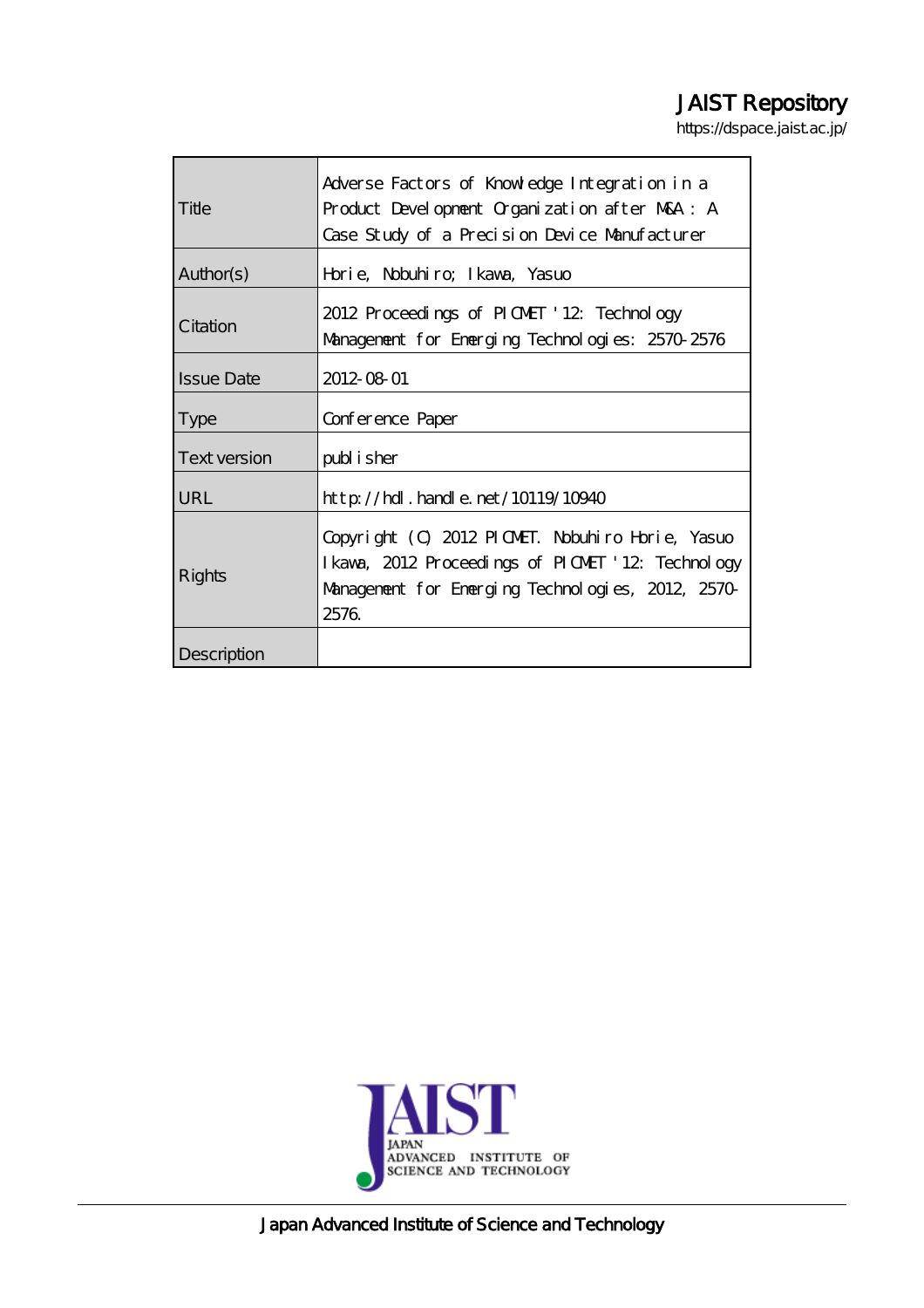## **Adverse Factors of Knowledge Integration in a Product Development Organization after M&A: A Case Study of a Precision Device Manufacturer**

### Nobuhiro Horie, Yasuo Ikawa

School of Knowledge Science, Japan Advanced Institute of Science and Technology, Shinagawa-ku, Tokyo, Japan

*Abstract***--This study discusses knowledge integration in a product development organization after M&A. The goal is to contribute to establishment of methodology that helps to accomplish the purpose of M&A.** 

**This study analyzes establishment of a new product development organization and its entry into a new market. This study indicates that knowledge integration is conducted in three phases: 1) Knowledge of the acquiring company and the acquired company is assessed. 2) Product development organization is reorganized based on the assessment. 3) Knowledge is created in the process of product development in the new organization.** 

**This study indicates that one of the adverse factors against knowledge integration in product development organizations is difference of corporate cultures between the acquiring company and the acquired company. This problem will be resolved in mid-term and long-term, since new corporate culture will mature in the product development organization.** 

**If the acquiring company persists on its existing knowledge, it is difficult to develop new products suitable for the new market. Thus another adverse factor against knowledge integration is persistence in the knowledge not necessary for the new market. In order to prevent this, abandonment of such knowledge is conducted during reorganization of the product development organization.** 

### I. INTRODUCTION

The number of M&A (mergers and acquisitions) is increasing all over the world in recent years. M&A is conducted for a variety of purposes, e.g. enlargement of business scale, enhancement of existing businesses, entry into new businesses and acquisition of intellectual property. However, there are many failed cases in which the purposes have not been accomplished.

The goal of this study is to contribute to establishment of a methodology to help accomplish the purposes of an M&A, and to strengthen competitiveness of companies. This is the social significance of this study.

We proposed theoretical model to explain the knowledge integration in the product development organization after M&A [6]. In this study, problems of knowledge integration in the product development organization after M&A were investigated and analyzed. Adverse factors of knowledge integration are mainly discussed.

### II. LITERATURE REVIEW

### *A. Organizational Learning*

According to Matsuyuki and Matsuyuki, an organization has its own intelligence, and is an actor who learns the same as a person. When an organization learns from another heterogeneous organization, this activity is called "organizational learning" [7].

Matsuyuki and Matsuyuki proposed three major characteristics of organizational learning: 1) interaction between heterogeneous organizations, 2) occurrence of double loop learning and 3) destruction of inertia of learning.

### 1) Interaction between Heterogeneous Organizations

In general, the bigger the heterogeneity between organizations is, the bigger the outcome of organizational learning is. However, if the heterogeneity between organizations is too big, organizational learning may not work.

### 2) Occurrence of Double Loop Learning

When one organization encounters heterogeneous information and knowledge in organizational learning, the organization learns the inner model (e.g. norms, judgment criteria and organizational culture) of the other organization. By comparing this model with its own inner model, action to change its inner model may occur. This is called "double loop learning".

The concept of "double loop learning" was originally proposed by Argyris [1]. When the process enables the organization to carry on its present policies or achieve its objectives, the process is single loop learning. If underlying organization policies and objectives are questioned, it is double loop learning.

### 3) Destruction of Inertia of Learning

When validity of results of learning in the past has been proved several times, "inertia of learning" may be produced.

The inertia of learning inhibits recognition of the value of new knowledge, and decreases adaptability of an organization to a new environment. It is difficult for an organization to overcome inertia of learning by itself, but organizational learning enables the organization to do so.

The relationship between organizational learning and alliances is often discussed.

Heller and Fujimoto state three conditions to be met for cooperation to function effectively [5]. The alliance partners must 1) co-exist as separate learning organizations, 2) be able to evaluate accurately a partner's relative organizational strengths and weaknesses, and 3) have the motivation and ability to facilitate a partner's inter-firm learning.

Hamel suggests partners may have competitive, as well as collaborative aims regarding each other, and that "process" may be more important than "structure" in determining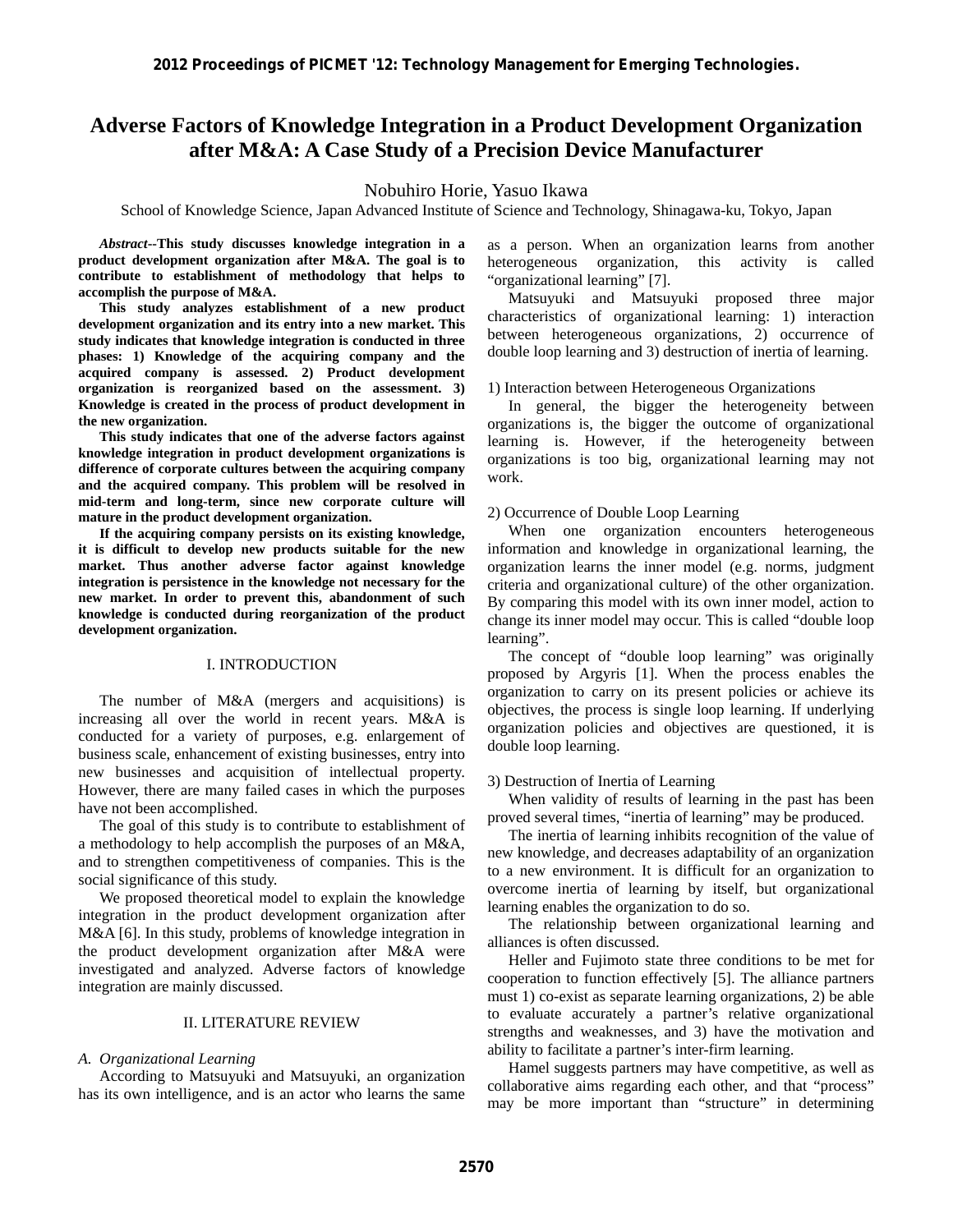learning outcomes [3].

### *B. Abandonment of Learning*

If an organization persists in using old knowledge that is no longer necessary, this prevents acquisition of new necessary knowledge. It is important for an organization to abandon old invalid knowledge and replace it with new valid knowledge. Hedberg defines this activity as "abandonment of learning" [4].

An organization will have particular logic and interpretation of the world regarding management of organization and business. These were developed through experience in the core business and shared among top managers. Prahalad and Bettis call them "dominant logic" [8].

Under the environment of the increasing diversity caused by acquisitions or structural changes in the core business, abandonment of learning of dominant logic by top managers will be required for continuous success of organization.

### *C. Corporate Culture*

Schein proposes a multi-layer model of corporate culture, and explains its effect on organizational learning [9][10].

According to Shein, corporate culture is defined as "A pattern of shared basic assumptions invented, discovered, or developed by a given group as it learns to cope with its problems of external adaptation and internal integration that have worked well enough to be considered valid and therefore, to be taught to new members as the correct way to perceive, think and feel in relation to those problems.

 Shein divides corporate culture into three levels: 1) artifacts, 2) espoused values and 3) basic assumption and values as shown in Table 1.

According to Shein, there are three types of integration of corporate culture: 1) separation, 2) domination and 3) fusion as shown in Table 2.

### III. STRATEGY OF STUDY

This study is a case study. An M&A conducted by Company A, a major Japanese precision device manufacturer, was researched.

The major research question of this study is "How is knowledge integration conducted in a product development organization after M&A?" In order to answer this question, this study dealt with the establishment of a new product development organization named Division C, and its entry into a new market. Adverse factors of knowledge integration were pursued as well.

Data was collected by referring to company documents and conducting interviews with related individuals. Collected data was analyzed qualitatively. Current problems of knowledge integration in the product development organization were investigated and analyzed.

### IV. CASE STUDY OF COMPANY A

### *A. Organization and Market of MFP/LP*

Organization of Company A is shown in Figure 1. Company A adopts division system. The main products of Company A are MFP/LP (Multi Functional Printer and Laser Printer). There are several segments in the market for MFP/LP. Company A has several divisions of MFP/LP, and each division has a target market segment of its own.

Among market segments of MFP/LP, three of them are related to this case; office market, host printing market and production printing market. Table 3 shows a comparison of them.

Division C is one of the divisions of MFP/LP targeting the production printing market. MFP/LP is required to provide features to realize a variety of customer requests. When MFP/LP replaces conventional printing machines used by customers, it is necessary for MFP/LP to realize features identical to those of conventional printing machines.

| Level                       | Definition                                           | Remarks                 |
|-----------------------------|------------------------------------------------------|-------------------------|
| Artifacts                   | Visual organizational structures and processes       | Easy to discern         |
|                             |                                                      | Difficult to understand |
| <b>Espoused Values</b>      | Conscious strategies, goals and philosophies         |                         |
| Basic Assumption and Values | Unconscious, taken for granted beliefs, perceptions, | Difficult to discern    |
|                             | thoughts and feelings                                |                         |

TABLE 2. THREE TYPES OF INTEGRATION OF CORPORATE CULTURE

| Type       | <b>Definition</b>                                 | Remarks                                     |
|------------|---------------------------------------------------|---------------------------------------------|
| Separation | Corporate cultures coexist separated and          | Coordination is required.                   |
|            | independently each other.                         |                                             |
| Domination | One corporate culture becomes dominant and        |                                             |
|            | absorbs the others.                               |                                             |
| Fusion     | One new corporate culture is created by fusion of | Insight to own corporate culture and dialog |
|            | corporate cultures.                               | with the other corporation are required.    |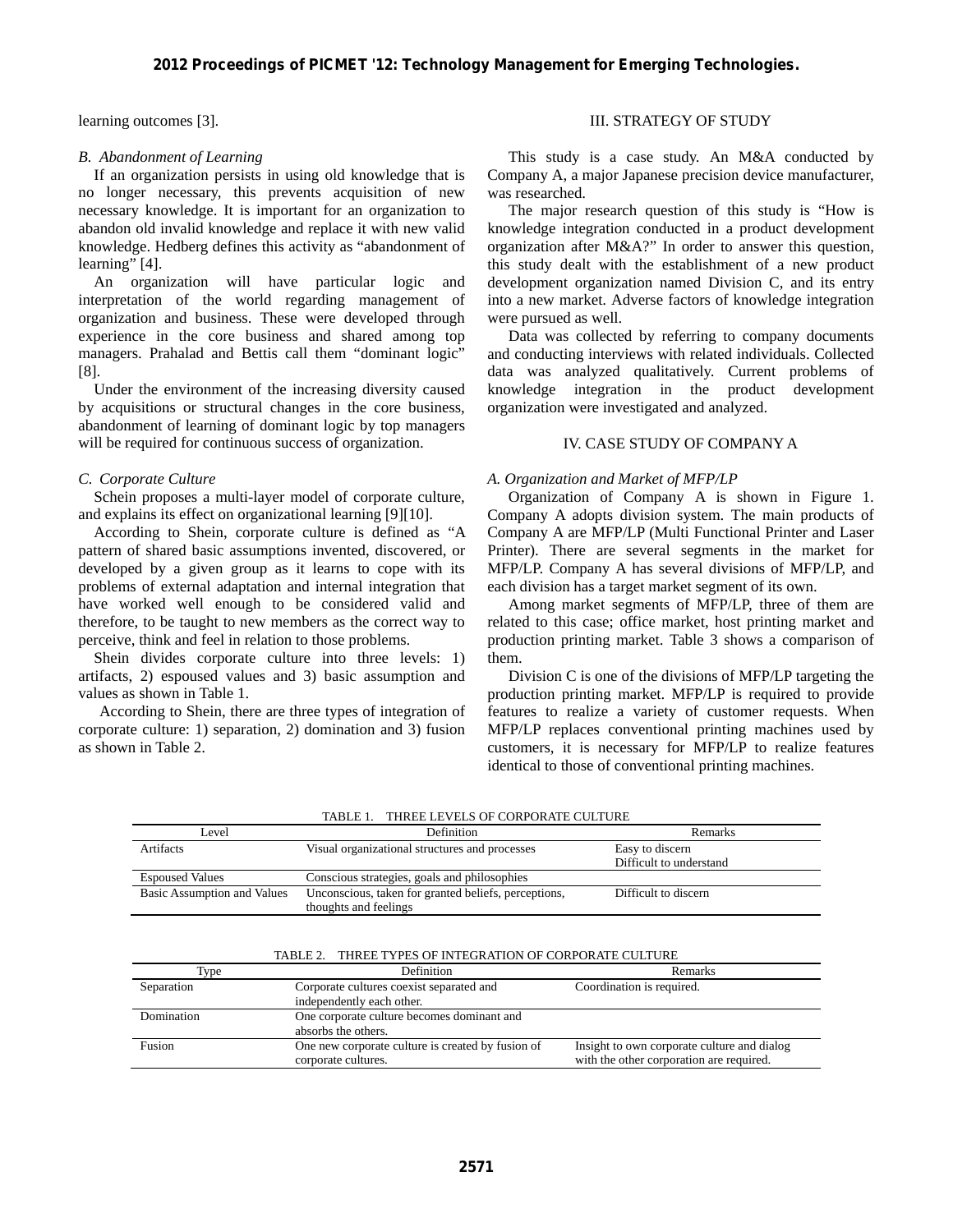

Company D)

### *B. Entry into Production Printing Market*

When Company A entered into the production printing market, Division C was established by vertical integration of the organization in April 2007, as shown in Figure 2. Most members of Division C were transferred from Division B, which targeted the office market.

Company D is an American company and is one of the major technology companies in the world.

Company D provided high value-added printing solutions in the host printing market for many years. Company A judged this capability was the key for success in the production printing market. Thus Company A acquired Printing Division from Company D and reorganized it as Division D in June 2007.

### *C. Creation of Product Development Roadmap*

When Division C was established in April 2007, there was one product platform No.1 developed for the office market, as shown in Table 4 and Figure 3.

When Company A acquired the Printing Division from Company D in June 2007, product platform No.2 for the host printing market was acquired at once.

#### TABLE 4. PRODUCT PLATFORMS FOR PRODUCTION PRINTING MADKET

|     | $\mathbf{v}$                      |                           |
|-----|-----------------------------------|---------------------------|
| No. | Original Target                   | Developed Organization    |
|     | <b>Office Market</b>              | Division B                |
|     | <b>Host Printing Market</b>       | Division D                |
| 3   | <b>Production Printing Market</b> | Division C and Division D |



June 2007 : Acquisition of Printing Division from Company D and Establishment of Division D Figure 2. Reorganization of Company A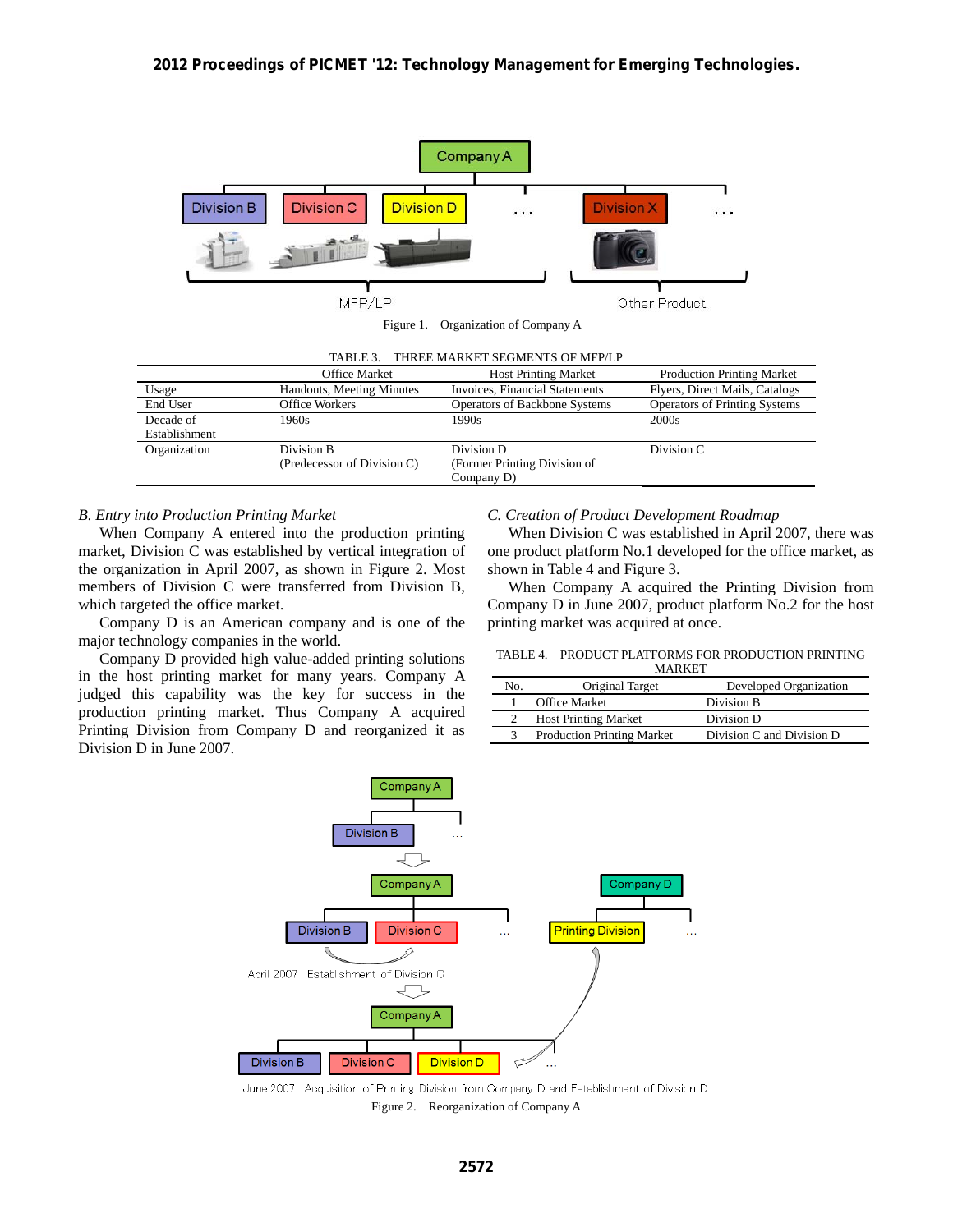

Figure 3. Integration of Product Platforms for Production Printing Market

A product development roadmap was created for the purpose of efficient product development after M&A. Development resources were assigned to the selected area intensively based on this roadmap.

In the product development roadmap, integration of product platforms was planned. As a product platform for the production printing market in the future, it was determined to unify product platforms No.1 and No.2, and integrate them into product platform No.3.

In the process of creating a product development roadmap, target features and performance specifications were determined at first. Then elemental technologies and software modules necessary to realize them were identified. Status of their ownership was investigated in the product development organization of Division C. Finally, a development plan for elemental technologies and software modules that were necessary but not owned was determined.

In addition to the development plan, reorganization of the product development organization was planned. Optimization of assignment of development resources was the goal. It was decided to abandon knowledge that used to be necessary for either the office market or the host printing market, but which was unnecessary for the production printing market.

Joint product development of Division C and Division D was planned in the product development roadmap. Joint product development for the host printing market started from January 2008, and joint product development for the production printing market started from April 2009.

### *D. Integration of Product Development Process*

Division D was to conduct most product development for the host printing market. Therefore the product development process of Division D, which was that of Company D, was adopted for this product development project.

However, both Division C and Division D were to conduct some joint product development for the production printing market. Occurrence of problems caused by differences in the product development processes between Division C and Division D was a concern.

In order to prevent problems, a working group was established to integrate product development processes of Division C and Division D in February 2008.

*E. Joint Product Development for Production Printing Market* 

Project E was the first joint product development project for the production printing market conducted by Division C and Division D.

One of main development strategies of Project E was "to use existing development property of Division D". Investigation of the status of ownership of elemental technologies and software modules necessary for the production printing market showed that Division D had more necessary properties than Division C.

In addition, MFP/LPs of Printing Division of Company D used to be highly evaluated in the host printing market. The host printing market is more similar to the production printing market than to the office market.

### V. DISCUSSIONS

#### *A. Knowledge Acquisition in a New Market*

Knowledge of Division C and Division D about the printing market is shown in Figure 4.

In order for Division C to develop products for the production printing market, knowledge of the production printing market was necessary. Since Division C already had knowledge about the office market, Division C had to acquire or inherit knowledge about the production printing market that was not included in its knowledge about the office market. Therefore Division C established a joint product development organization with Division D, which already had knowledge about the host printing market.

Knowledge transfer was conducted during reorganization of the product development organizations of Division C and Division D. Existing knowledge to manage the reorganization stored in Company A was transferred here.

In the joint product development organization, organizational learning between Division C and Division D was conducted. Division C acquired knowledge common to the production printing market and the host printing market from Division D.

Transfer of existing knowledge was conducted here. Acquisition of knowledge about a new market is one of the short-term results of M&A, as shown in this case.

Even after establishment of a joint product development organization, there was still a lack of knowledge about the production printing market. Such knowledge was acquired by creation in the process of joint product development by Division C and Division D.

In the joint product development organization, several product development projects were managed simultaneously or sequentially. Transfer of created knowledge was conducted continuously among the product development projects.

Knowledge integration was conducted by creation and transfer of new knowledge. Efficiency of acquisition of knowledge through joint development is one of the mid-term and long-term results of M&A, as shown in this case.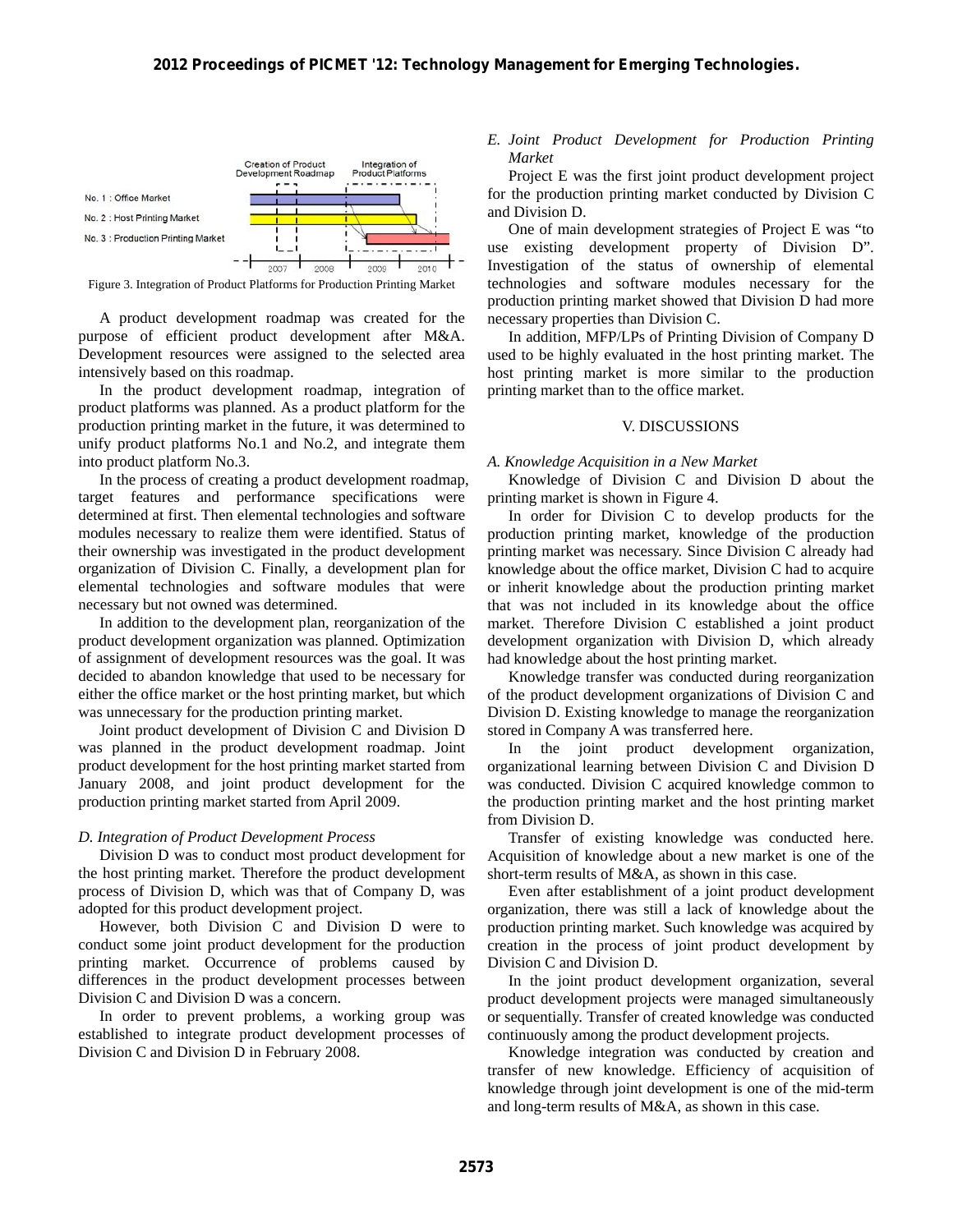

Figure 4. Knowledge of Division C and Division D about the Printing Market

### *B. Corporate Culture and Knowledge Integration*  **1 Integration of Product Development Processes**

Company A developed products for the office market and Company D did for the host printing market. The product development processes of Company A and Company D were established as they developed products for each target market.

In the activity of the working group to integrate the product development processes of Division C and Division D, several differences of product development processes were pointed out. Since Division C was established from Division B, which was part of Company A, Division C referred to the product development process of Company A. Division D continued the product development process of Company D.

Major differences were as follows:

- 1) Timing to decide to start a project
- 2) Criteria to decide to start a project
- 3) Criteria to apply problem fixes to machines in the field

Analysis implied that there was a difference of corporate cultures between Division C and Division D behind the differences in product development processes between Division C and Division D.

The difference of product development process 1) and 2) will be explained as follows:

Company A has corporate culture derived from hardware development. Since hardware development requires a relatively longer development period, it is necessary to decide whether to start a project or not at a relatively early stage, with relatively lower accuracy of information.

On the contrary, Company D has corporate culture derived from software development. Since software development requires a relatively shorter development period, it is acceptable to decide whether to start a project or not at a relatively later stage, with relatively higher accuracy of information.

The difference of product development process 3) will be explained as follows:

In establishment of the product development process, Company A targeted the office market, which is commodity-oriented. Regarding the office market, there are a large number of customers and machines used in the field. It is difficult to visit all the customers and apply fixes to problems to machines used in the field. Therefore it is common to apply fixes only when the symptoms of problems are critical.

On the contrary, in establishment of the product development process, Company D targeted the host printing market, which is customization-oriented. Regarding the host printing market, there are fewer customers and machines used in the field than in the office market. Therefore it is common to visit all the customers and apply fixes to problems to machines used in the field.

### **2. Product Development for New market**

The completion of the functional specifications was delayed in Project E, the first joint product development project for the production printing market conducted by Division C and Division D.

Analysis implied that one of the reasons of delay is the difference of recognition about level of details of the functional specifications between Division C and Division D.

The recognition of Division D was that detailed description of the functional specifications was not necessary since specifications of modules of lower layer and modification of the functional specifications by customization were described in detail.

On the contrary, the recognition of Division C was that all the functions should be described in the functional specifications systematized and autonomously. Thus, the functional specifications written by Division D were just the list of function from the view of Division C.

Division D wrote functional specifications with level of details requested by Division C after all. However, the discussion on the level of details of the functional specifications took several months.

There was a conflict between the corporate cultures of Division C and Division D in the background of this problem. The corporate culture of Division C was statutory, but that of Division D was customary.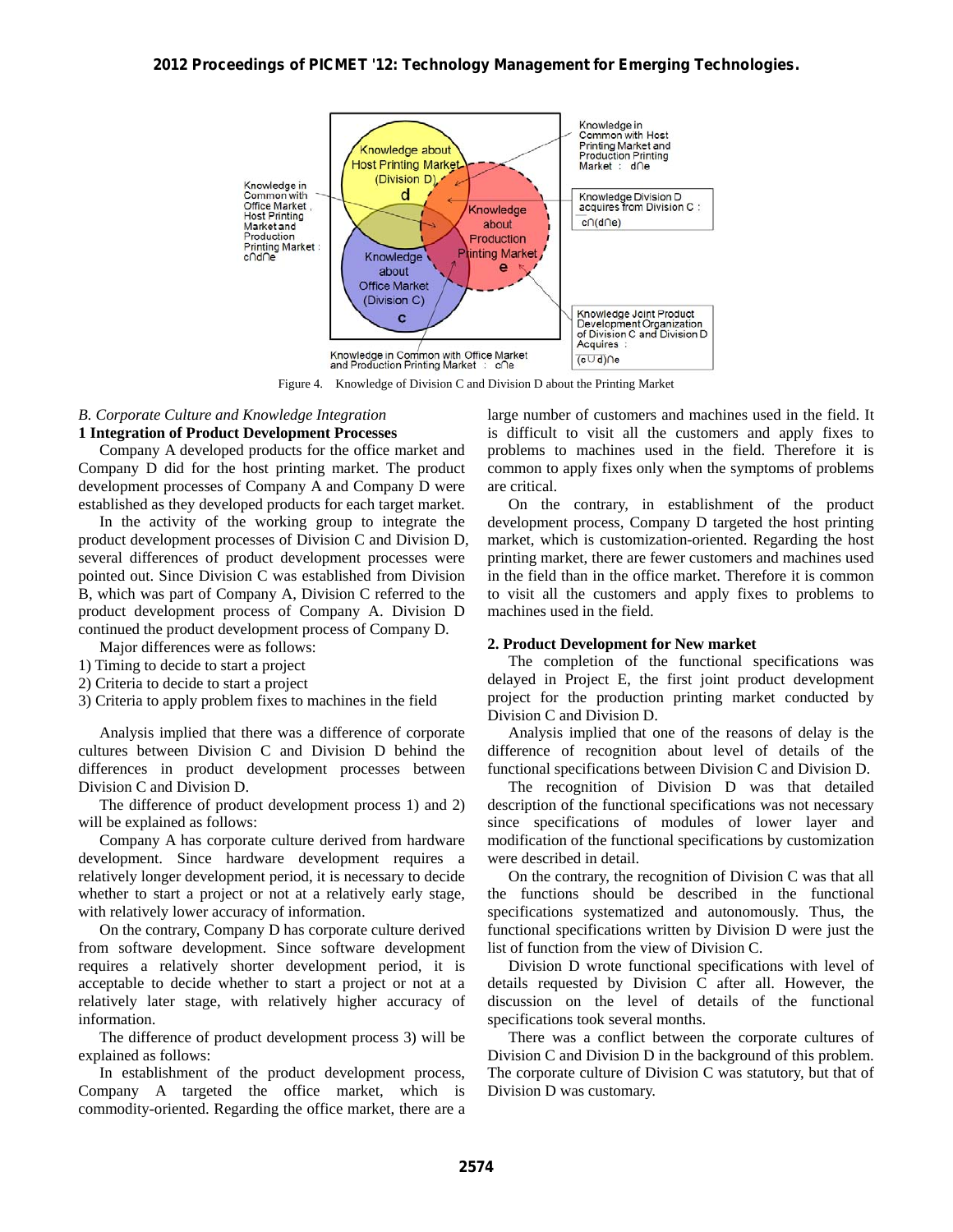| TABLE J. CONFONALE CULTURES OF DIVISION CAND DIVISION D |                         |                                |
|---------------------------------------------------------|-------------------------|--------------------------------|
|                                                         | Division C              | Division D                     |
| Predecessor Organization                                | Division C of Company A | Printing Division of Company D |
| Target Market of Predecessor Organization               | <b>Office Market</b>    | <b>Host Printing Market</b>    |
| Key Phrases to Express                                  | -Hardware Development   | -Software Development          |
| Corporate Culture                                       | -Commodity-Oriented     | -Customization-Oriented        |
|                                                         | -Statutory              | -Customary                     |

| TABLE 5. CORPORATE CULTURES OF DIVISION C AND DIVISION D |  |  |
|----------------------------------------------------------|--|--|
|----------------------------------------------------------|--|--|

### **3. Summary**

Difference of corporate cultures between Division C and Division D are summarized in Table 5.

One of the adverse factors against knowledge integration between Division C and Division D was difference of corporate culture.

### *C. Existing Knowledge and New Knowledge*

In order for Division C to succeed in the production printing market, it is necessary for Division C to establish product development processes suitable for the production printing market.

The characteristics of the production printing market are software development and customization-oriented customary using the key phrases to express corporate culture in Table 5. Thus it can be said that the production printing market is more similar to the host printing market than to the office market.

Consider integration of product development processes of Division C and Division D. It is the key for success to handle differences of product development processes between Division C and Division D. If there is difference, it is appropriate to adopt the product development processes of Division D. Because it will increase the possibility to establish the product development processes suitable for the production printing market.

If Division C adheres to its product development process, the product development processes suitable for the production printing market will not be established. In order to prevent this, it was necessary for Division C to identify fairly the product development processes not suitable for the production printing market, from among the product development processes of Division C. It was also necessary to abandon such processes.

One of the adverse factors against knowledge integration between Division C and Division D was persistence of existing knowledge unnecessary for a new market.

### VI. CONCLUSION

### *A. Adverse Factors against Knowledge Integration*

The adverse factors against knowledge integration in

product development organization after M&A are shown in Table 6.

One of the adverse factors is "difference of corporate culture".

As a company develops products for its target market, corporate culture suitable for its target market will be established. If target market of an acquiring company and that of an acquired company are different, there will be difference of corporate cultures as well. Such difference of corporate cultures will interfere knowledge integration in the joint product development organization established by an acquiring company and an acquired company.

It is difficult to dissolve this adverse factor in short-term. However, the joint product development organization would mature its corporate cultures as product development is conducted. The differences of corporate cultures would be reduced and the adverse factor would be dissolved in mid-term and long-term.

Another adverse factor is "persistence of existing knowledge unnecessary for a new market", since it prevents from searching new knowledge necessary for a new market and absorbing searched knowledge.

In order to dissolve this adverse factor, it is effective to establish an intentional process to abandon unnecessary existing knowledge for a new market. In the joint product development organization established by an acquiring company and an acquired company, it is important to assess the state of ownership of necessary knowledge and abandon unnecessary existing knowledge.

### *B. Theoretical Implications*

Theoretical implications of this study are to provide a new viewpoint for future study in the area of M&A and knowledge management.

The special feature of this study is analysis of establishment of a new product development organization and its entry into a new market after M&A, from the standpoint of knowledge management.

The originality of this study is the clarification of the importance of knowledge abandonment during knowledge integration in the context of joint product development after M&A.

TABLE 6. ADVERSE FACTOR AGAINST KNOWLEDGE INTEGRATION

| <b>Adverse Factor</b>                                             | Solution to Dissolve                                                             |
|-------------------------------------------------------------------|----------------------------------------------------------------------------------|
| Difference of Corporate Culture                                   | To mature new corporate culture through continuous joint product<br>development  |
| Persistence of Existing Knowledge Unnecessary for a<br>New Market | To establish an intentional process to abandon unnecessary existing<br>knowledge |